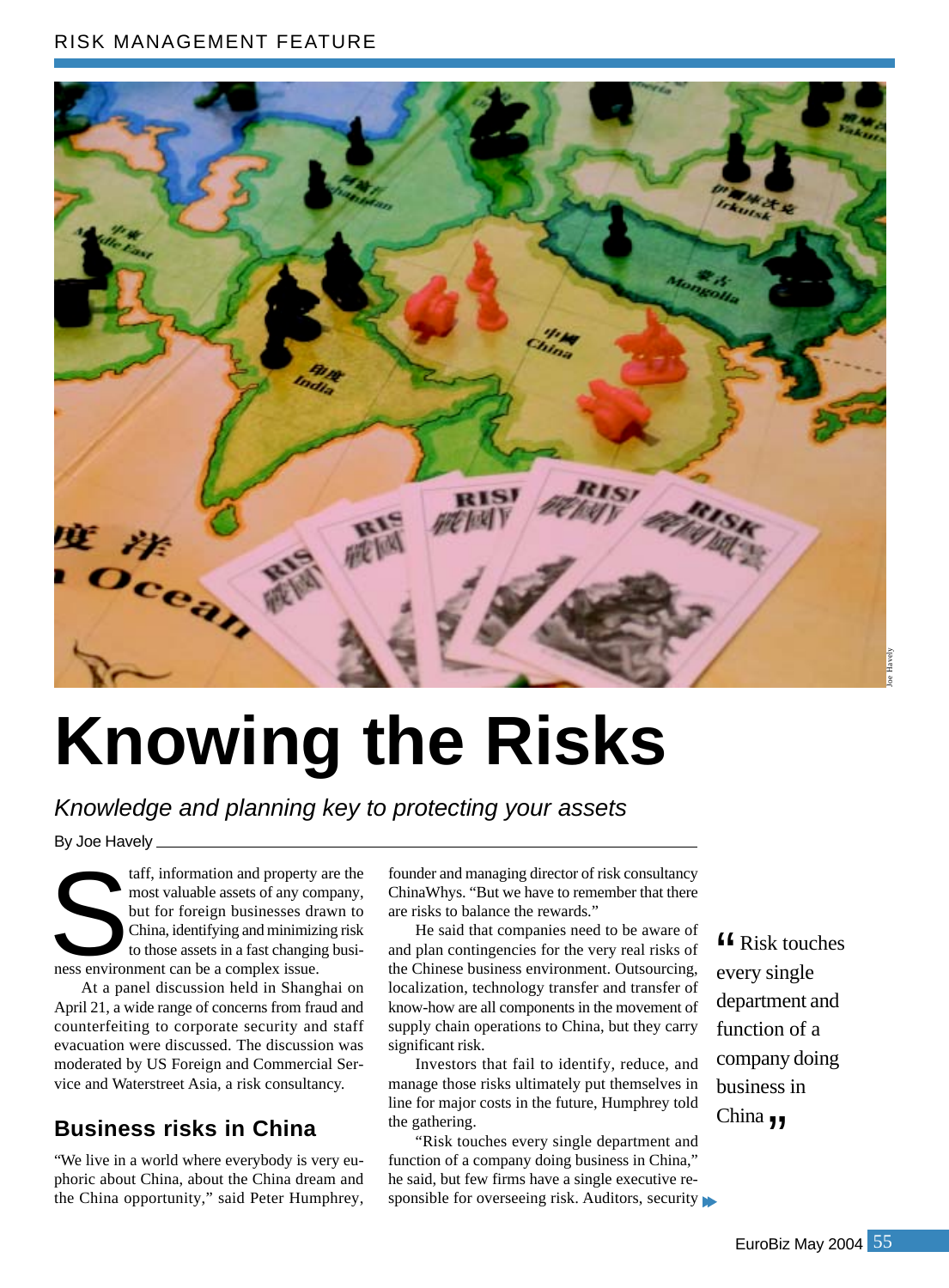

#### **In a nutshell: Risky business**

Outsourcing, localization, technology and knowledge transfers all carry significant risks A lack of coordination in risk management can result in wasted efforts and huge losses Security can be breached easily when adequate measures and systems are not adopted

Lack of rigor in the selection process of suppliers

Failing to make risk management planning an active and ongoing process

departments and legal teams are rarely brought together, making for a lack of coordinated risk management. "For multinational companies operating in this environment it really is essential to have someone sitting at the top of that pyramid," Humphrey said.

# **Apparent and hidden risks**

Fellow panelist Daniel Benefield Sourcing & Quality Director of China Golden Source Ltd, said understanding both the apparent and the hidden risks of doing business in China was essential.

The latter includes exposure to counterfeit

goods, graft and corruption, design and material substitution, transportation issues and contract misrepresentation – all of

**ff** Auditors, security departments and legal<br>ams are rarely brought together, making for teams are rarely brought together, making for a lack of coordinated risk management  $\mathbf{y}$ 

evolve too.

tential of taxing the infrastructures of developing and even developed countries beyond breaking point,"

which can lead to conflict further down the road. To lower these risks, companies need to go through a rigorous identification and selection process of potential suppliers, he advised.

"Suppliers in China are abundant and will say they can do almost anything for you, but do your due diligence – do a supplier qualification test to see whether they can meet your numbers."

Fifty percent of relations between Chinese suppliers and foreign firms end up with some kind of dispute, largely because of failures of due diligence in the start-up process, according to Benefield. Issues disputed include late deliveries, product substitution, delivery of the wrong item, or even delivery of items that simply don't work. Companies selecting suppliers in China should negotiate and thoroughly document all terms, conditions and quality expectations.

Benefield added that factory audits were a key part of the process. Investors need to confirm certifications with their suppliers rather than take them on face value, he warned, as standards documentation such as ISO and CE often simply bought or Valente told the gathering.

companies, he said.

borrowed by factory owners.

done in China," Benefield said.

**Contingency planning**

A key message that emerged from the discussion was that companies conducting business in China should consider risk management planning to be an active and ongoing process. The emergence of last year's SARS outbreak, for example, demonstrated that the risk environment is constantly evolving; and corporate risk management must

"As we all learned during SARS, you can't make a contingency plan during a crisis," said panel moderator Tony Motola of WaterStreet Asia.

The infectious disease threat was a particular concern highlighted by Robert Valente, Vice President of US-based health and security firm MedAire. The nature of the SARS outbreak, its dramatic spread, and its impact on medical services in China and its immediate neighbors caused a major rethink of risk management among foreign

"Emerging infectious diseases have the po-

Another factor to consider was the use of third party consultation services, which can speed up the process and increase understanding. "What you assume you can do may not be able to be

Valente's company was involved in organizing medical evacuations of foreign personnel during SARS and he noted that as the crisis developed, such procedures became increasingly complex and expensive. When commercial airlines banned suspected SARS cases from their aircraft, for example, the only repatriation option available was air ambulances. Each flight by air ambulance to the US costs around half a million dollars, he said.

In terms of broader health and physical risks, events like the recent chemical gas leak in Chongqing have further raised questions of what action companies and individuals can take ahead of time to minimize risk to staff and business. Of particular concern for companies operating in China is how to interact with local and national authorities in the wake of such events.

Often, businesses think of security only in terms of physical perimeter, intellectual property, and the risks from fire, theft and other losses. But some of these risks are not insurable and involve